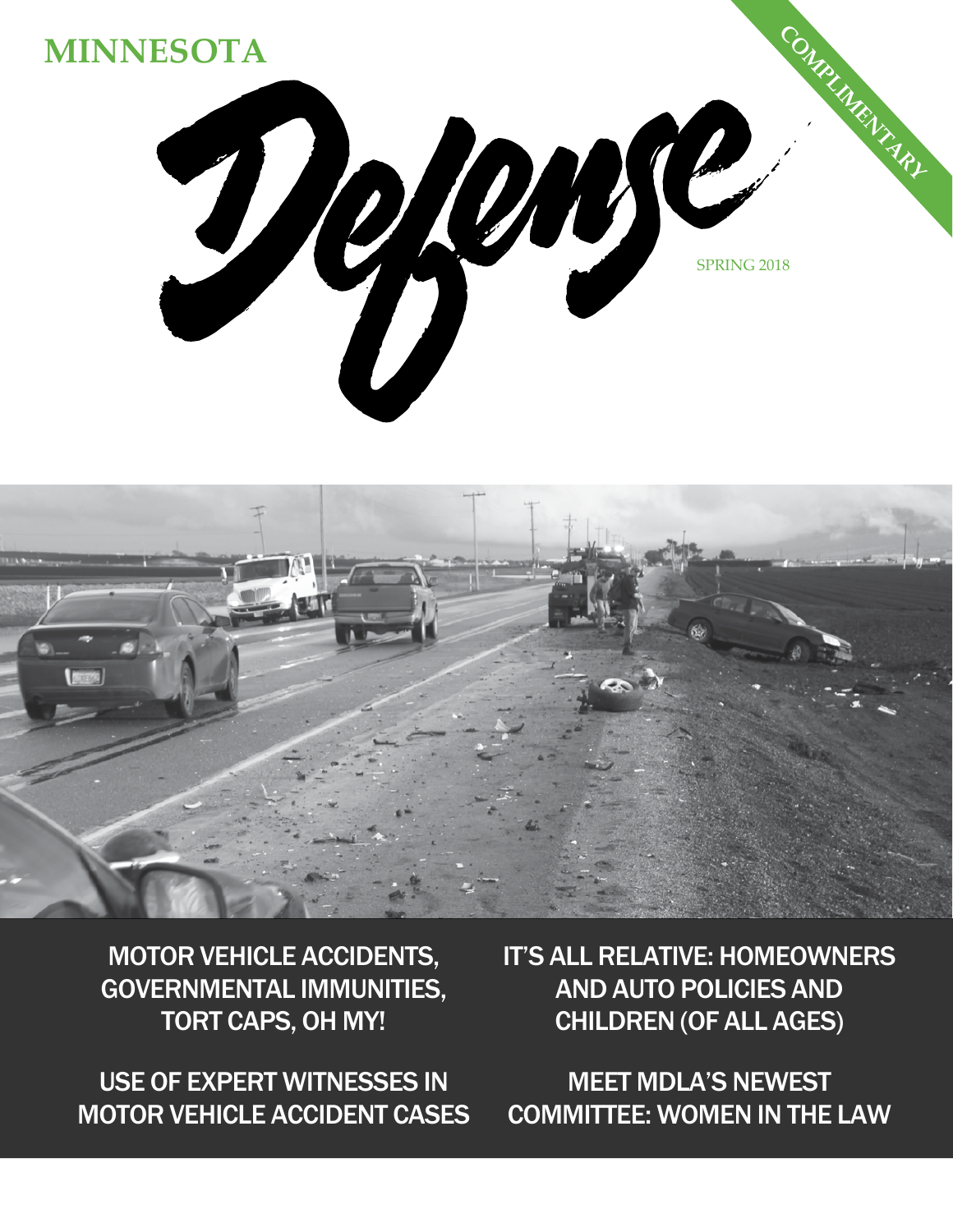#### **MDLA OFFICERS and DIRECTORS**

PRESIDENT **Jessica E. Schwie** 8519 Eagle Point Blvd #100 Lake Elmo, MN 55042 (651) 290-6500

VICE PRESIDENT **Steven M. Sitek** 100 S. Fifth St., #1500 Minneapolis, MN 55042 (612) 376-1662

TREASURER **Benjamin D. McAninch** 127 S. Second St. Mankato, MN 56002 (507) 345-1166

**SECRETARY Matt Thibodeau** 302 W. Superior St. #800 Duluth, MN 55802 (218) 722-0073

PRESIDENT EMERITUS **Troy A. Poetz** 11 Seventh Avenue North St. Cloud, MN 56302 (320) 251-1055

> **Andrea Reisbord** Minneapolis **Tammy Reno** Minneapolis **Matthew Sloneker** Minneapolis **Kelly Sofio** St. Paul **Jana Sullivan** St. Paul **Brendan Tupa** Golden Valley

DIRECTORS **Chris Angell**

St. Paul **Stephanie Angolkar**  Bloomington **Jack Hennen** Lake Elmo **Jason M. Hill** Lake Elmo **Cally Kjellberg-Nelson** St. Cloud **Anthony J. Novak** St. Paul

#### **PAST PRESIDENTS**

1974|75: Richard R. Quinlivan (deceased) | 1975|76: Paul Q. O'Leary | 1976|77: G. Alan Cunningham (deceased) | 1977|78: Richard P. Mahoney | 1978|79: William T. Egan (deceased) | 1979 | 80: James D. Cahill (deceased) | 1980|81: Clyde F. Anderson | 1981|82: George S. Roth (deceased) | 1982|83: Tyrone P. Bujold | 1983|84: Martin N. Burke (deceased) | 1984|85:<br>Richard L. Pemberton | 1985|86: Lynn G. Truesdell | 1986|87: Gene P. Bradt (deceased) | 1987|88: Phillip A. Cole | 1988|89: Thomas R. Thibodeau | 1989|90: Former Chief Justice Eric J. Magnuson | 1990|91: John M. Degnan | 1991 | 92: Lawrence R. King (deceased) | 1992|93: Michael J. Ford (deceased) | 1993|94: The Honorable Dale B. Lindman (deceased) | 1994|95: The Honorable Steve J. Cahill | 1995 | 96: Theodore J. Smetak | 1996|97: Rebecca Egge Moos | 1997|98: Richard J. Thomas | 1998|99: Nicholas Ostapenko | 1999|00: The Honorable John H. Scherer | 2000|01: Michael S. Ryan | 2001|02: The Hon. Kathryn Davis Messerich | 2002|03: Steven J. Pfefferle | 2003 04: Leon R. Erstad | 2004 | 05: Steven R. Schwegman | 2005 | 06: Gregory P. Bulinski | 2006|07: Patrick Sauter | 2007|08: Paul A. Rajkowski | 2008|09: Kay Elizabeth Tuveson | 2009|10: Thomas Marshall | 2010|11: Patricia Y. Beety | 2011|12: Mark A. Solheim | 2012|13: Lisa R. Griebel | 2013|14: Mark A. Fredrickson | 2014|15: Dyan J. Ebert | 2015|16: Richard C. Scattergood | 2016|17: Troy A. Poetz

#### **EXECUTIVE DIRECTOR**

**Bryan Mowry** 1000 Westgate Drive, Suite 252 St. Paul, MN 55114 (651) 290-6274 *www.mdla.org e-mail: director@mdla.org*

#### **Contents**

# **The President's Column**  By Jessica E. Schwie 3 Articles from Past Issues 4 Join a Committee 4 **From the Executive Director** By Bryan Mowry 5

## **Motor Vehicle Accidents, Governmental Immunities, Tort Caps, Oh My!**

By Tessa McEllistrem, Marcus Jardine, and Jessica Schwie of Jardine, Logan, & O'Brien, PLLP in collaboration with Jack Hennen of Provo-Peterson & Associates, P.A. 6

## **Use of Expert Witnesses in Motor Vehicle Accident Cases**

| By Christopher J. Van Rybroek and Emily B. Uhl, Cincinnati Insurance          |    |
|-------------------------------------------------------------------------------|----|
| Company                                                                       | 12 |
| It's All Relative: Homeowners and Auto Policies and<br>Children (of All Ages) |    |
| By Kerri J. Nelson, Bassford Remele, P.A.                                     | 16 |
| 2018 MDLA Mid-Winter Conference Re-Cap                                        |    |
| By Bryan Mowry, MDLA                                                          | 22 |
| Meet MDLA's Newest Committee: Women in the Law                                |    |
| By Elizabeth Brotten, Foley & Mansfield, PLLP and Lauren Nuffort,             |    |
| Lommen Abdo P.A.                                                              | 24 |
| <b>MDLA Congratulates</b>                                                     | 25 |
| <b>DRI</b> Corner                                                             |    |
| By Mark A. Fredrickson                                                        | 27 |

The Editorial Committee welcomes articles for publication in *Minnesota Defense.* If you are interested in writing an article, please contact one of the Chief Editors or call the MDLA office at 651-290-6293.

#### **CHIEF EDITORS**

#### **EDITORIAL COMMITTEE**

| Sean J. Mickelson  | Rachel B. Beauchamp | Benjamin C. Johnson |
|--------------------|---------------------|---------------------|
| Andrea E. Reisbord | Jonathan C. Marquet | João C. Medeiros    |
|                    | Jeffrey R. Mulder   |                     |

#### **VOLUME 39, ISSUE 1 • SPRING 2018**

*Minnesota Defense* is a regular publication of the Minnesota Defense Lawyers Association for the purpose of informing lawyers about current issues relating to the defense of civil actions.

All views, opinions and conclusions expressed in this magazine are those of the authors, and do not necessarily reflect the opinion and/or policy of the editors, the Minnesota Defense Lawyers Association or its leadership.

The publication of any advertisement is not to be construed as an endorsement by *Minnesota Defense*, the Minnesota Defense Lawyers Association, or its leadership, of the product or service offered.

All inquiries should be directed to MDLA, 1000 Westgate Drive, Suite 252, St. Paul, MN 55114. © Copyright 2018 MDLA. All rights reserved.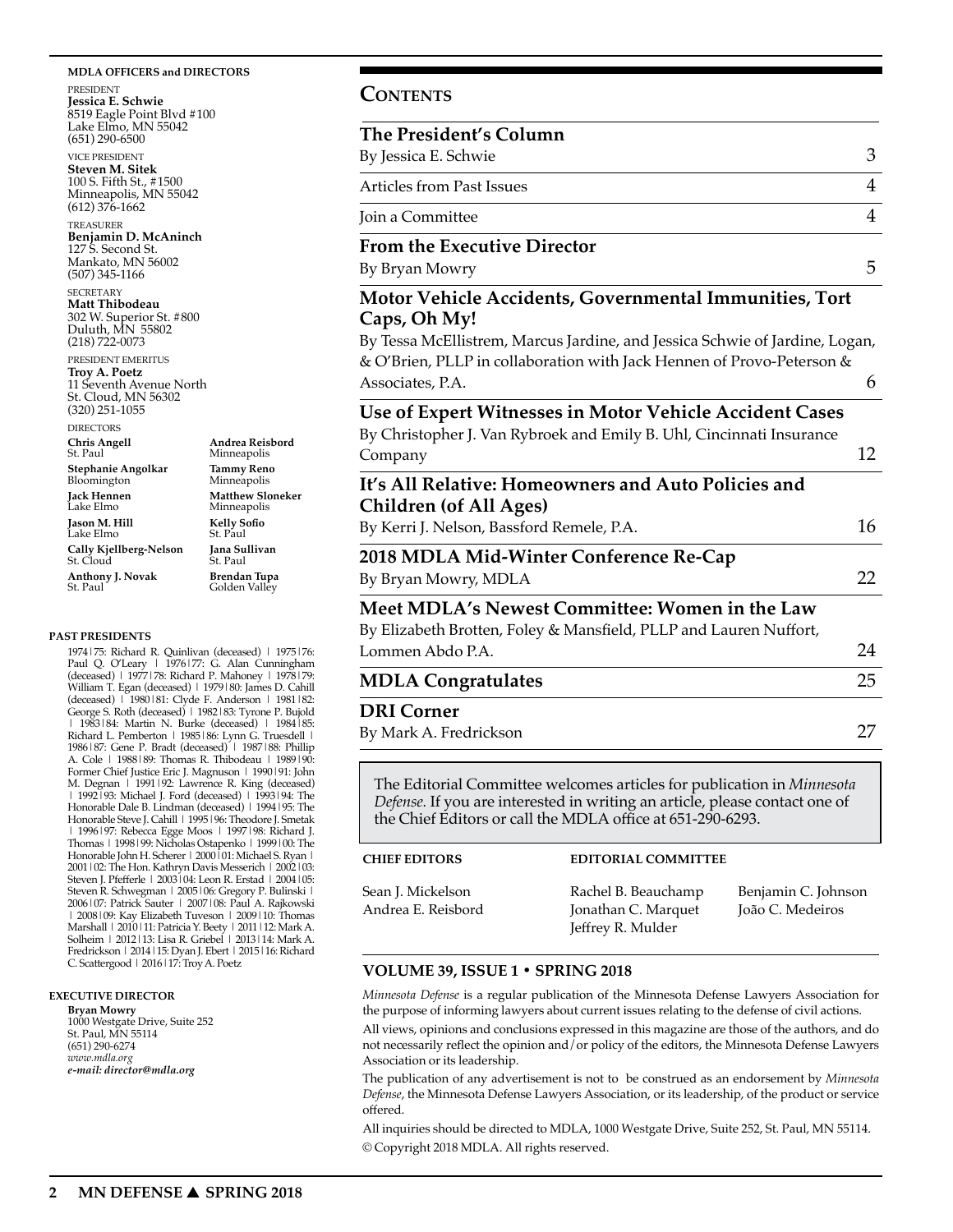# *MOTOR VEHICLE ACCIDENTS, GOVERNMENTAL IMMUNITIES, TORT CAPS, OH MY!*

By Tessa McEllistrem, Marcus Jardine, and Jessica Schwie of Jardine, Logan, & O'Brien, PLLP in collaboration with Jack Hennen of Provo-Peterson & Associates, P.A.

When handling a motor vehicle accident in which a government entity is a party or where conditions maintained by a government entity are alleged to have caused the accident (e.g. traffic signs, lack of guardrails), savvy litigators should be prepared to address certain unique legal issues early on. Minnesota, through legislation and case law, provides its government entities with certain protections from liability. It is important that attorneys representing both plaintiffs and non-government co-defendants understand governmental immunity. If any immunity applies, claims against the government entity and its employees are often dismissed. A non-governmental co-defendant, as the only remaining defendant, may then become the target defendant. In this article, we summarize the immunity defenses and nuances that most commonly arise in the context of motor vehicle accidents.

As a bit of background: The State of Minnesota, counties, towns, municipalities, and schools are immune from (entitled to dismissal of) various types of claims.<sup>1</sup> Minnesota statutes provide an itemized list of claims from which government entities are immune. *Minn. Stat. §§ 3.736, 466.04.* In addition, Minnesota common law recognizes several immunity defenses that are not otherwise provided for by statute. In some cases, a government entity that is not immune from a claim may still be protected by a cap or limit on liability. *Minn. Stat. §§ 3.736, subd. 4, 466.04*.

The rationale for protecting government entities from liability is generally based upon the following concepts:

- 1. Government entities are charged with making decisions for the public good that involve weighing multiple factors that often have both negative and positive outcomes,
- 2. The judicial branch, through the medium of lawsuits, should not second-guess the policy balancing decisions of government entities,
- 3. An award obtained against a government entity is paid out of public funds that are funded by the taxpayer,
- 4. Public funds are better protected, and it is a better use of public funds, if  $a$  few individuals suffer as opposed to the public in general, and
- 5. Government agents will perform their duties more effectively if not hampered by fear of tort liability.

## *MVA* **continued on page 7**

*1 Minn. Stat. § 3.732 defines the state entities that are entitled to statutory protections, and Minn. Stat. § 466.01 defines the local government entities that are entitled to such protections.*



*Tessa McEllistrem is a senior associate with Jardine, Logan & O'Brien, P.L.L.P. She practices in the areas of Motor Vehicle Liability, Employment Law and Government Liability.*



*Jessica Schwie is a partner with Jardine, Logan & O'Brien, P.L.L.P. and chair of the firm's Appellate Law group. She joined the firm in 2001 and practices principally in the areas of Government Liability Defense and Employment Law.*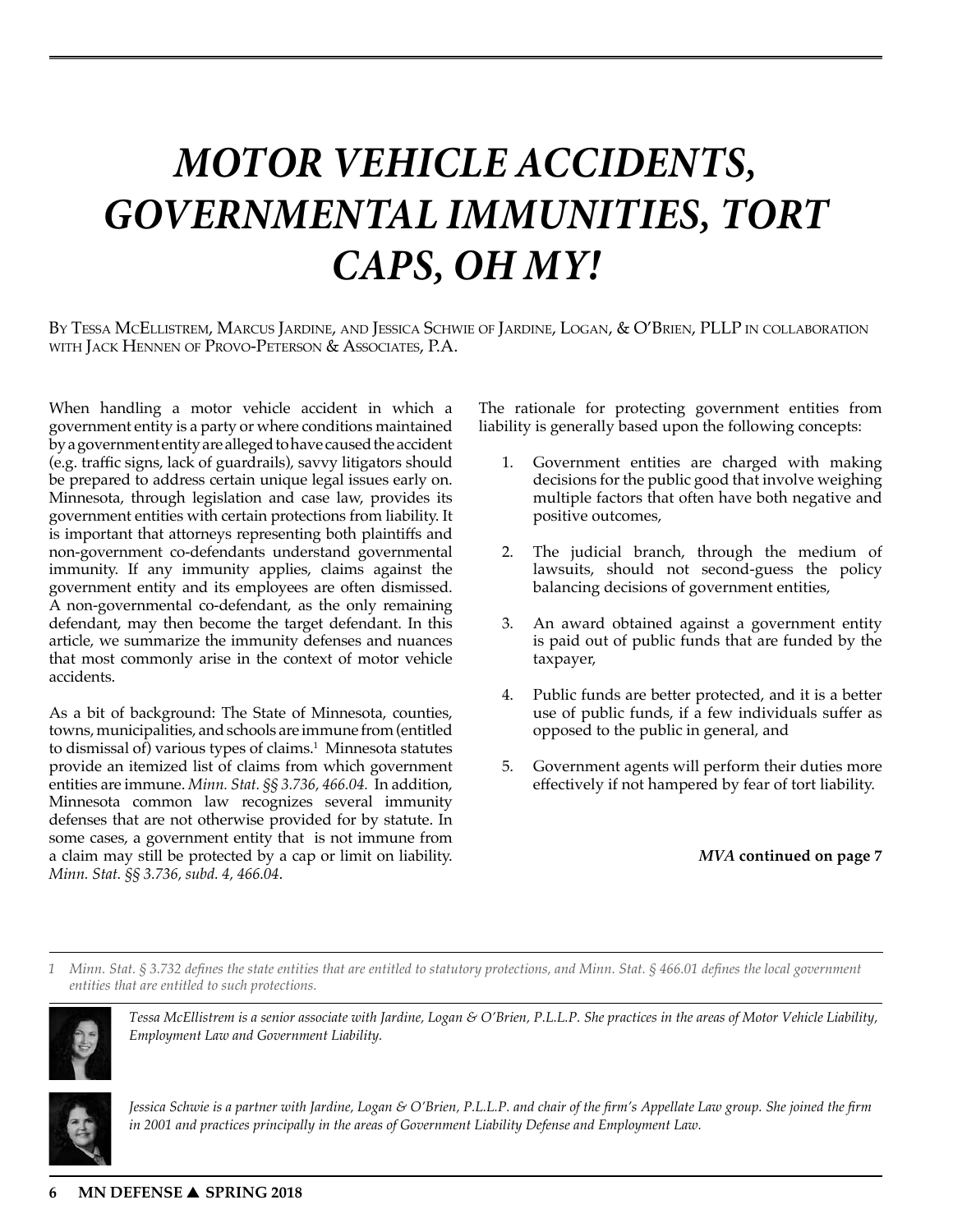*Nusbaum v. Blue Earth County*, 422 N.W.2d 713, 718 (Minn. 1988); *Holmquist v. State*, 425 N.W.2d 230, 231 (Minn. 1988); *Wilson v. Ramacher*, 352 N.W.2d 389, 393 (Minn. 1984); *see generally*, Restatement (Second) Torts § 895B.

The question of whether immunity applies is a legal question to be decided by the district court *prior to* arbitration on the merits under the Minnesota No-Fault Automobile Insurance Act, *Minn. Stat. §§ 65B.41-71* (2012) ("No-Fault Act"). *Fernow v. Gould*, 835 N.W.2d 8 (Minn. 2013).

#### **I. STATUTORY IMMUNITIES**

Minnesota Statutes section 466.03 provides immunity from suits arising out of (1) the assessment and collection of taxes, (2) snow and ice, (3) acts or omissions pursuant to statutory mandates, (4) discretionary acts, (5) unimproved property, and (6) the use of recreational equipment. Minn. Stat. § 3.736 provides for immunity from losses (1) caused by wild animals, (2) the use of recreational areas, and (3) torts occurring at the Minnesota Zoo. These examples are not a complete list of all immunities afforded by statute. Relevant statutes and case law should be consulted each time a new claim is considered to determine possible immunities and how they would apply. In the context of motor vehicle accidents, the following provisions are the most applicable: (1) snow and ice immunity, (2) wild animal immunity, and (3) discretionary immunity.

#### *A. Snow and Ice Immunity*

Municipalities are "subject to liability for [their] torts and those of [their] officers, employees and agents acting within the scope of their employment or duties …" Minn. Stat. § 466.02. However, municipalities are not liable for "[a]ny claim based on snow or ice conditions on any highway or public sidewalk that does not abut a publicly owned building or publicly owned parking lot, except when the condition is affirmatively caused by the negligent acts of the municipality." Minn. Stat. § 466.03, subd. 4(a). A similar immunity is afforded to the State. Minn. Stat. § 3.736, subd. 1, 3(d). The statutory definition of "highway" includes township roads, city streets and alleyways, county roads, state highways and interstate highways. Minn. Stat. §§ 160.02; 161.16.

## *B. Wild Animal Immunity*

Minnesota statutes also provide a lesser-known immunity that can become relevant in motor vehicle accidents, wild animal immunity. By statute, governmental entities and their employees cannot be held liable for a "loss caused by wild animals in their natural state." Minn. Stat. §§ 3.736, subd. 3(e), 466.03, subd. 15. Wild animal immunity was at issue in *Curtis v. Klausler*, in which a city employee was driving a city vehicle when it was struck by a deer that had

entered the highway. *Id.,* 802 N.W.2d 790 (Minn. Ct. App. 2011). The employee then lost control of the vehicle and crashed into another car whose driver later sued the city. The court held, however, that the personal injury claims against the city and its driver were barred by statutory wild animal immunity.

#### *C. Statutory Discretionary Immunity*

State agencies and municipalities are immune from tort claims challenging a discretionary decision, act, or failure to act. Minn. Stat. §§ 3.736, 466.03, subd. 6. In determining whether statutory discretionary immunity applies:

A two-step analysis guides [Minnesota courts] in determining whether a municipality is entitled to statutory immunity. First, [the court] must identify the challenged governmental conduct. Next, [the court must] determine whether the challenged conduct involves planning-level or operational decisions.

*Magnolia 8 Properties, LLC v. City of Maple Plain*, 893 N.W.2d 658, 662–63 (Minn. Ct. App. 2017) (citations omitted). Therefore, the first step in handling any claim is to identify what conduct is alleged to have been negligent—driving by a government employee? Failure to repair potholes? Placement of warning signs? Use of guardrails? Once the negligent conduct (aka the challenged conduct or condition) is identified, the court moves on to the next step of the analysis — did the alleged negligent conduct arise out of a planning-level decision-making process? If so, the negligence claim may be barred.

Planning-level or policy-making decisions are typically those decisions made by elected officials and department heads that involve the balancing of public policy objectives, including social, economic, financial, and political factors. *Holmquist v. State*, 425 N.W.2d 230, 232 (Minn. 1988) (citation omitted). Planning-level conduct includes actions such as the deployment of police forces and placing warning signs on certain roads. *Watson by Hanson v. Metro. Transit Comm'n*, 553 N.W.2d 406, 413 (Minn. 1996) (citations omitted).

On the other hand, statutory discretionary immunity does not apply to decisions made at the operational level. *Magnolia 8*, 893 N.W.2d at 662–63; *see also Gerber v. Neveaux,* 578 N.W.2d 399, 403 (Minn. Ct. App. 1998). The rationale for limiting statutory immunity to planning-level conduct is "[r]ooted in the doctrine of separation of powers"—the goal is to "prevent courts from second-guessing" legislative activities. *Gerber*, 578 N.W.2d at 403.

#### *MVA* **continued on page 8**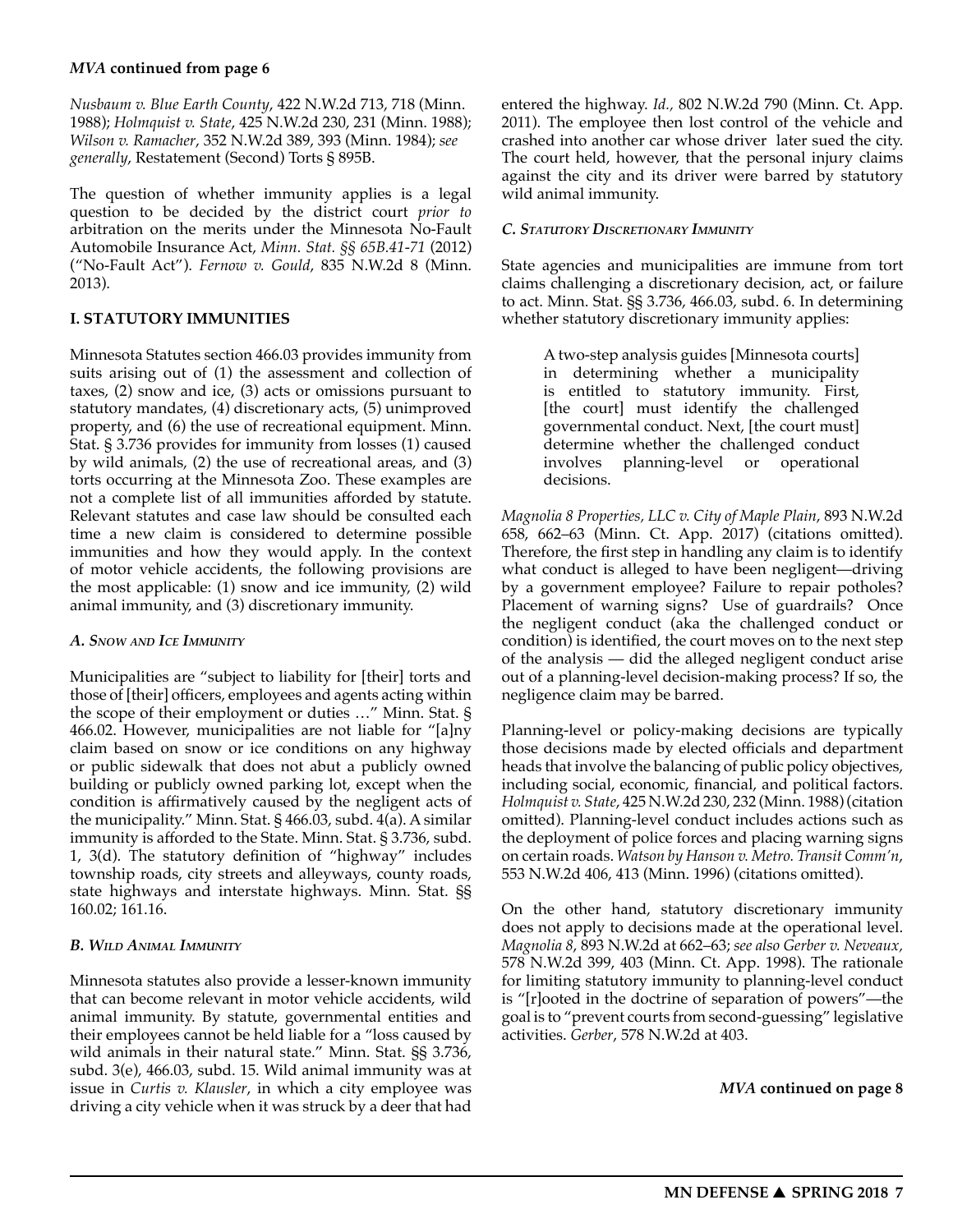The following are examples of decisions protected by statutory discretionary immunity:

- The timing of traffic control signals. *Zank v. Larson*, 552 N.W.2d 719 (Minn. 1996).
- Where, and when, to mow along roadways. *Riedel v. Goodwin,* 574 N.W.2d 753 (Minn. 1998)
- Where, and when, to trim trees. *Soltis-McNeal v. Erickson*, 1999 WL 1138524 (Minn. Ct. App. Dec. 14, 1999).

#### **II. COMMON LAW IMMUNITY**

In addition to the statutory immunities discussed above, certain immunities have been created in case law and continue to be recognized in common law. Common law immunity defenses can include, but are not limited, to: sovereign immunity, legislative immunity, qualified immunity, prosecutorial and/or quasi-judicial immunity, and official immunity. In the context of motor vehicle accidents, the most applicable immunities have tended to be official immunity (applicable only to state tort claims) and qualified immunity (applicable only to federal claims).

#### *A. Official Immunity*

Common law official immunity "involves the kind of discretion which is exercised on an operational rather than a policy-making level," meaning that it protects the discretionary decisions of individual public officials, such as teachers, police officers, or engineers. *S.W. v. Spring Lake Park Sch. Dist. # 15*, 580 N.W.2d 19, 23 (Minn. 1998); *accord Pletan v. Gaines*, 494 N.W.2d 38, 40 (Minn. 1992). In defining acts protected by official immunity, courts have distinguished between discretionary duties (protected) and ministerial duties (not protected). A discretionary decision for purposes of official immunity is "one involving more individual professional judgment than necessarily reflects the professional goals and factors of a situation." *Wiederhold v. City of Minneapolis*, 581 N.W.2d 312, 315 (Minn. 1998). A duty is ministerial, on the other hand, "when it is absolute, certain and imperative, involving merely execution of a specific duty arising from fixed and designated facts." *Rico*, 472 N.W.2d at 107. Whether discretion was involved, and official immunity applies, turns on the facts of each case.

Even if the challenged decision is deemed discretionary, official immunity will not be granted if the public official acted with malice. *Kari v. City of Maplewood*, 582 N.W.2d 921, 923 (Minn. 1998); *McDonough v. City of Rosemount*, 503 N.W.2d 493, 497 (Minn. Ct. App. 1993). Malice is defined as "the intentional doing of a wrongful act without legal justification or excuse, or, otherwise stated, the willful violation of a known right." *Id*. (citing *Rico v. State*, 472 N.W.2d 100, 107 (Minn. 1991)).

The types of decisions that can be protected by common law official immunity include:

- A traffic engineer's decision as to where to locate sign at an intersection. *Ireland v. Crow's Nest Yachts, Inc.,* 552 N.W.2d 269 (Minn. Ct. App. 1996); *Counter v. Faith Lutheran Church*, 1998 WL 219778 (Minn. App. May 5, 1998).
- The decision not to install a guardrail on roadways and bridges. *Haggerty v. Pawlyshyn*, 1999 WL 43338 (Minn. Ct. App. Feb. 2, 1999); *Bartman v. City of Worthington*, 2011 WL 1642626 (Minn. Ct. App. May 3, 2011).
- A road grader's decision to grade against traffic. *Schroeder v. St. Louis County*, 708 N.W.2d 497 (Minn. 2006).
- Removal of debris. *Yennie v. Thompson*, 2010 WL 5293813 (Minn. Ct. App. Dec. 28, 2010).

The following are examples of decisions that were determined to be ministerial, and therefore, not protected by immunity:

- A road grader's decision to grade after dusk without lights. *Schroeder v. St. Louis County*, 708 N.W.2d 497 (Minn. 2006).
- The decision to turn on lights and siren. *Xia Yang v. Scott*, 2008 WL 4007401 (Minn. Ct. App. Sept. 2, 2008).

## *B. Vicarious Official Immunity*

Although official immunity serves to protect individual employees, it can, in many cases, protect the government entity from liability by means of vicarious official immunity. *See e.g. Anderson v. Anoka Hennepin Sch. Dist. No. 11*, 678 N.W.2d 651 (Minn. 2004); *Olson v. Ramsey*, 509 N.W.2d 368, 372 (Minn. 1993). The rationale for extending the immunity of a public official to his/her employer is that if it is not extended, the government entity will establish policies inhibiting the exercise of discretion in a manner that is a disservice to the public as a whole. *Ireland v. Crow's Nest Yachts, Inc.*, 1996 WL 422477, at \*5 (Minn. Ct. App. July 30, 1996)(citing *Pletan v. Gaines*, 494 N.W.2d 42 (Minn. 1992)).

Whether to apply vicarious official immunity is a policy question. *Motl ex rel. Motl v. Powder Ridge Ski Area*, 2012 WL 426602, at \*2 (Minn. Ct. App. Feb. 13, 2012) (quoting *Anderson*, 678 N.W.2d at 663–64). While vicarious official immunity is typically granted, there are exceptions. *See, e.g., S.W. v. Spring Lake Park School District. No. 16*, 592 N.W.2d 870 (Minn. Ct. App. 1999), *aff'd without opinion*, 606

#### *MVA* **continued on page 9**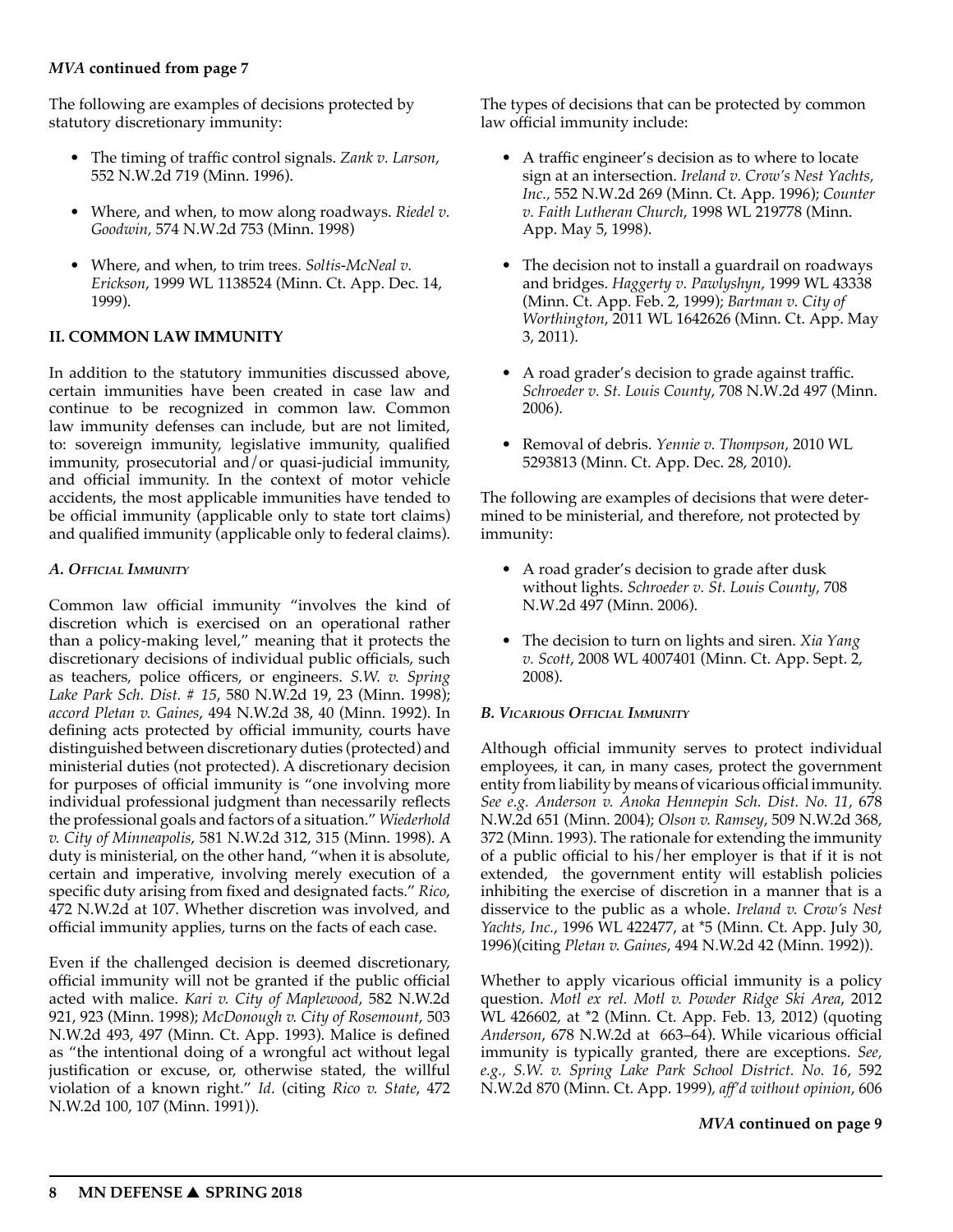N.W.2d 61 (Minn. 2000). In that case, a student was raped by a visitor, who had been seen but not stopped, by school personnel. Given the facts of the case, the court held that granting immunity to the school would have the effect of rewarding the school for its failure to adopt a security policy, which would be contrary to the public policy of encouraging schools to protect children in their charge.

## *C. Qualified Immunity*

"Qualified immunity is a federal law doctrine that has been applied by courts in the context of federal civil rights cases arising under 42 U.S.C. § 1983." *State by Beaulieu v. City of Mounds View*, 518 N.W.2d 567, 569 n.4 (Minn. 1994). The doctrine of qualified immunity "shields government officials from civil liability if 'their conduct does not violate clearly established statutory or constitutional rights of which a reasonable person would have known.'" *Mumm v. Mornson*, 708 N.W.2d 475, 483–84 (Minn. 2006) (citing *Harlow v. Fitzgerald,* 457 U.S. 800, 818 (1982)). In the context of motor vehicle accidents, this immunity generally is available only for injuries resulting from police pursuits.

There are two steps to establishing qualified immunity. Under the first step, "the Court determines whether the facts alleged are adequate to show a constitutional violation." *Mumm, 708 N.W.2d at 483.* (citing *Saucier v. Katz*, 533 U.S. 194, 201 (2001)). Next, "the Court decides whether the law regarding the right allegedly violated 'was clearly established.'" *Id.* (citing *Saucier*, 533 U.S. at 201). Whether the law regarding the right was clearly established is a legal question to be decided by the court. *Mumm, 708 N.W.2d at 483*.

## **III. EXEMPLARY CASES**

As set forth above, key to any immunity case is to identify the challenged conduct in dispute. In the following, we highlight the key or instructive cases by type of challenged condition or conduct.

#### *Snow and Ice Cases*

*1. In re Alexandria Acc. of Feb. 8, 1994*, 561 N.W.2d 543 (Minn. Ct. App. 1997)

A MnDOT snowplow operator started plowing I-94 at 25 m.p.h. A van, traveling at 65 m.p.h., encountered whiteout conditions generated by the plow. The van struck the snowplow, forcing the van to spin onto the roadway, where it was in turn struck by a bus. Seven passengers in the van were killed. *Id. at 545.*

Statutory discretionary immunity protected MnDOT and the plow driver in several respects. First, statutory discretionary immunity protected MnDOT's decision not to place a new lighting system on the plow involved in the accident because it was a decision based on cost. Second,

although plaintiffs claimed it negligent scheduling to have the old snow plows without new lights on the interstate, the court concluded that this was simply a prioritizing decision protected by statutory discretionary immunity. Third, responding to the claim that the state negligently trained/supervised the snow plow operator, the court noted that training decisions were sufficiently policy-based so as to be protected by immunity. *Id. at 547-48.*

Common law official immunity also protected MnDOT and the plow driver. Deciding to drive at 25 m.p.h. and choosing to plow snow in a manner that could cause a whiteout, were deemed protected discretionary decisions. The plaintiffs also claimed the plow driver didn't follow the MnDOT manual, but the court noted the manual only consisted of recommendations; moreover, there was no evidence that the driver violated any policies in the manual. Because of this, the state also enjoyed vicarious official immunity. *Id. at 548-49.* Finally, statutory snow and ice immunity protected MnDOT and the plow driver because the damages arose from "the natural consequences of snow plowing." *Id. at 549.*

*2. Igou v. Garden City Twp.*, 2016 WL 7337143 (Minn. Ct. App. Dec. 19, 2016)

A township employee was having difficulty sanding the road. He recruited a passerby to help by getting in the back of his truck. The truck started to slide backwards, the passerby jumped off the truck, and sustained injuries. The passerby then sued the employee and township, which in turn asserted official immunity (for the employee), vicarious official immunity (for the township), and snow and ice immunity (for both). *Id. at \*1.*

First, the court determined that the conduct at issue was the employee's decision to recruit the passerby and to drive with him in the back of the truck. The court then determined that the conduct was discretionary, not ministerial. The court also noted that recruiting a passerby to help, and having him stand in the back of the truck, did not violate any policy and was consistent with how the township had historically removed snow. Moreover, the employee had no malice in asking the passerby to help. The court did not reach the issue of snow and ice immunity because of the protection offered by official and vicarious immunity. *Id. at \*2-3.*

#### *Traffic Control Cases*

*1. Statz v. State*, 2016 WL 2946170 (Minn. Ct. App. May 23, 2016), *review denied* (Aug. 9, 2016)

A fatal accident occurred at an intersection. One road (County Road 27) initially had stop signs, but the other (Old 14) did not. To facilitate construction of an overpass, traffic

*MVA* **continued on page 10**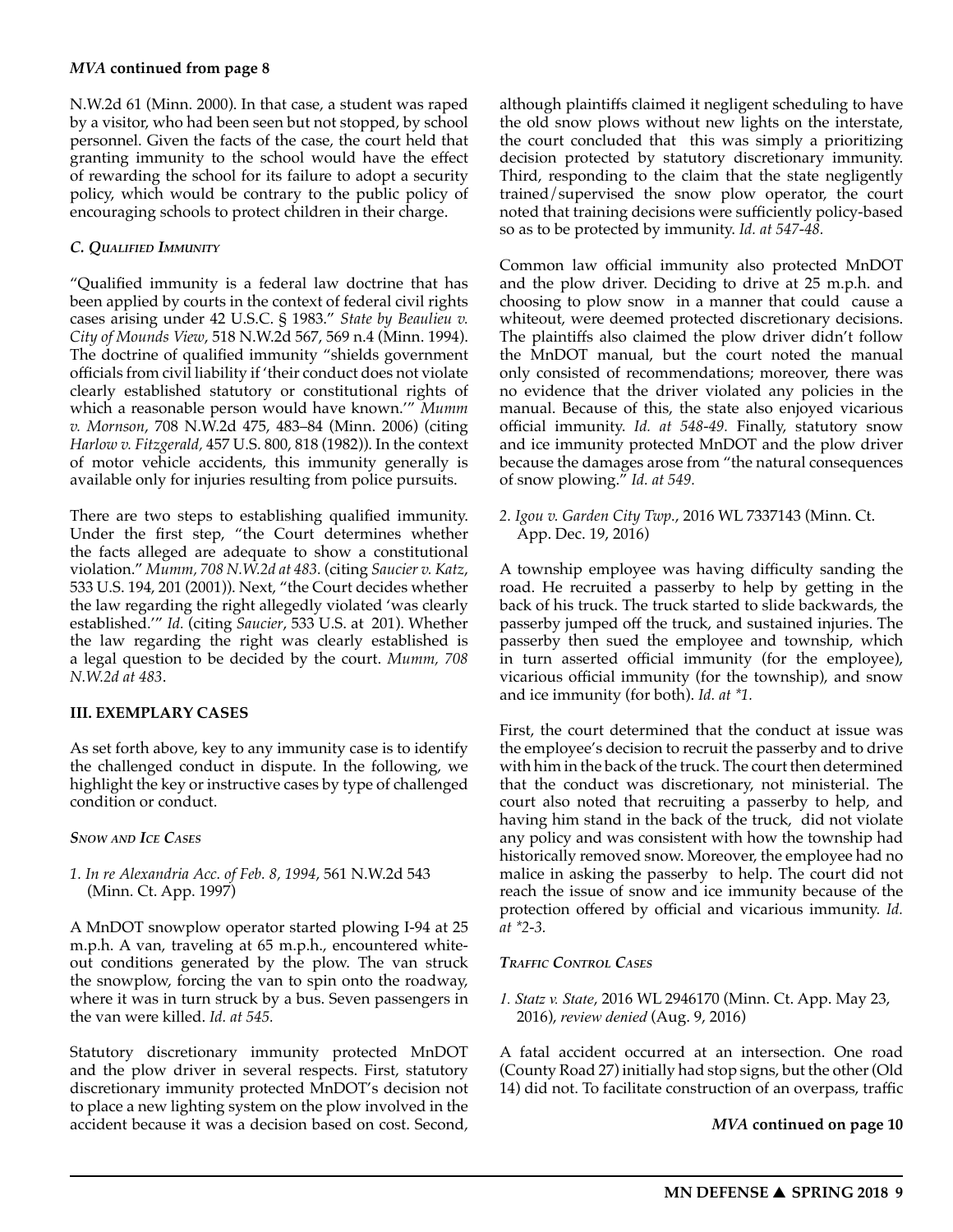signals were installed. After construction was completed, MnDOT converted the intersection to an all-way stop.

Initially there were advance warnings, but they were removed after a few months. After the state learned that drivers were ignoring the stop signs, a MnDOT traffic engineer decided to remove the two stop signs on Old 14. *Id. at \*1.* However, he did not remove the 24-inch-wide stop bars on the road because he "knew that the stop-bars could not be immediately and simultaneously removed because of the lack of proper equipment, resources, and personnel." *Id.* Three days after the signs were removed, a collision occurred.

The initial question in the case was whether common law official immunity applied to the engineer, and whether the engineer's actions "were discretionary decisions or ministerial duties." *Id. at \*3.* A guidebook provided examples of warning signs the engineer could have used, such as "CROSS TRAFFIC DOES NOT STOP." *Id. at \*4.* But it was left to the discretion of the engineer to determine which warning to use, or whether to use one at all. *Id.*  With regard to road markings, the guidebook said they should be removed "as soon as practical," *Id.* which was also ultimately an engineering judgment. The court, thus, concluded that all of the engineer's decisions relating to removal of the stop signs were discretionary and granted official immunity and vicarious official immunity. *Id. at \*4-5.*

#### *2. Zaske ex rel. Bratsch v. Lee*, 651 N.W.2d 527 (Minn. App. 2002)

An unidentified driver hit a stop sign and then used a hacksaw to cut the sign down to free his vehicle. Nobody reported the damage. *Id. at 529.* Four days later, the stop sign had not been replaced, and another accident occurred, causing injuries. *Id. at 530.* The county was sued for alleged negligence in "failing to detect and replace the missing stop sign." *Id.*

Six patrol deputies worked during the four-day period two said they didn't travel through the intersection in question, and four didn't believe they did. The plaintiff claimed that the county was on constructive notice, but the court rejected this argument because it amounted to a challenge to the county's policy for inspecting roads for problems with traffic control devices. *Id. at 531-33.* Moreover, the court granted statutory discretionary immunity based on the county's "policy for detecting problems with traffic signs," which was based on "a balancing of budgetary, safety, and personnel considerations." *Id. at 533.* 

#### *Cases Involving Government-Owned Vehicles*

*1. Schroeder v. St. Louis Cty.,* 708 N.W.2d 497 (Minn. 2006)

Entering the hours of dusk, a county grader made a third pass on a two-mile stretch of road. Instead of driving all the way back to the starting point to make a third pass in the same direction as traffic, he decided to drive against traffic (i.e. the wrong way on the road). The grader insisted that this was a common practice in the county. While grading against traffic, he observed a car approaching about half a mile away that was not slowing down. He stopped the grader, but the car collided with the grader head-on and the driver of the car was killed. The grader driver insisted that he had his lights on (it was after sunset), but eyewitness testimony suggested he did not. *Id. at 501-02.* 

A couple of years before the accident, an attorney for the county had indicated that he thought the practice was "life threatening and in clear violation of Minnesota law." *Id. at 502.* A memo from a county maintenance engineer, however, declared the practice of grading against traffic acceptable. *Id.* The district road superintendents then conferred and decided that grading against traffic was necessary given the county's budget, staffing, equipment, the extra work that would be required, and the nature of the work. *Id. at 503.* 

The county was granted statutory discretionary immunity for its decision to allow graders to grade against traffic because that decision was made "on a planning level and was of a policy-making nature." *Id. at 505.* The driver was also entitled to official immunity against the negligent driving claim because he exercised his discretion to in fact grade against traffic on this particular occasion. *Id. at 505- 06.* 

However, when it came to the claim that the grader driver was negligent in failing to activate his headlights, he was not entitled to immunity. Activating headlights when it gets dark is considered a simple ministerial decision. Therefore, the negligent failure to activate headlights claim was permitted to go forward*. Id. at 507-08.* 

#### 1. *Mumm v. Mornson*, 708 N.W.2d 475 (Minn. 2006)

A police officer responded to a 911 call about a suicidal woman who was visiting her therapist. Upon the officer's arrival, the therapist recommended she be transported to the hospital. However, the woman did not agree and took off in her car with the officer following in pursuit, eventually leading onto I-94. The officer's sergeant told the officer to call off the chase, but his lieutenant told him to monitor the woman with his siren off, which he did. Other officers later joined with their lights and sirens on. With the pursuit now on Nicollet Avenue, one of the officers performed a maneuver to stop the woman that caused both vehicles to go off to the right side, where the woman's car struck and killed a man standing on the sidewalk. *Id. at 479-80.*